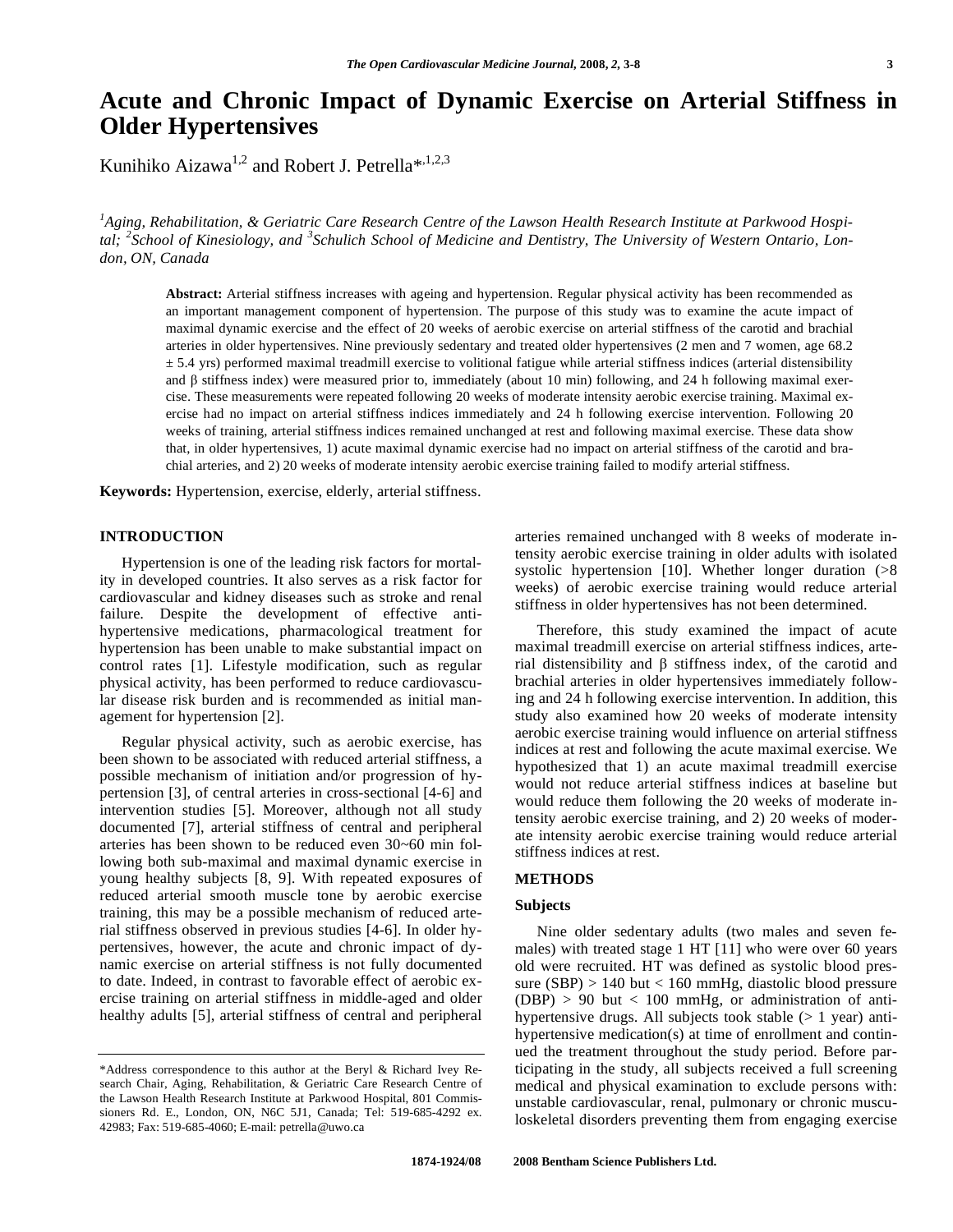training program for twenty weeks. Four subjects took hydrochlorothiazide, three took an ACE inhibitor, two took an angiotensin II receptor blocker, and one each took a  $\beta$ blocker and a calcium channel-blocking agent. The study was approved by the University of Western Ontario Research Ethics Board for Health Sciences Research Involving Human Subjects and all subjects gave written informed consent prior to participation.

# **Study Design**

 In order to determine the acute effect of maximal exercise, arterial stiffness indices were assessed prior to, immediately (about 10 min) following, and 24 h following an acute maximal treadmill exercise. Arterial stiffness indices at rest were also assessed at 8 week of training and after the completion of the 20-week exercise training period. Subjects were encouraged to maintain their normal diet and other lifestyle habits throughout the study period. All measurements were performed in a quiet, temperature-controlled laboratory. Subjects reported to the laboratory after at least a 4-h fast including caffeine and were tested at the same time of day to minimize potential diurnal variations. In addition, subjects were studied at least 24 h after their last exercise session to minimize the acute effect of exercise on resting arterial stiffness indices [8, 9].

# **Resting Blood Pressure**

 Following a 15-min supine rest, brachial BP [SBP, DBP, mean arterial pressure (MAP), pulse pressure (PP)] and heart rate (HR) were measured with an automated oscillometric device (HDI/PulseWave<sup>™</sup> CR-2000 research cardiovascular system, Hypertension Diagnostic Inc., Eagan, MN). All measurements were duplicated after a further 5-min rest.

#### **Arterial Stiffness of the Carotid and Brachial Arteries**

 Following BP measurements, the measurement of arterial stiffness indices in carotid and brachial arteries was performed using a 10 MHz linear array transducer attached to a high-resolution ultrasound machine (VingMed System 5, GE Ultrasound A/S, Horton, Norway). All scans were performed by the same investigator and made under similar conditions. The longitudinal 2D carotid internal diameter of the right common carotid artery 1-2 cm proximal to the carotid bifurcation was imaged with simultaneous measurements of BP in the left brachial artery. The longitudinal 2D brachial internal diameter on the right arm 3-5 cm proximal to the antecubital fossa was also imaged in a similar manner. In each image, the largest diameter, strong wall signals and longitudinal section of the artery were searched. Images were recorded to

**Table 1. Selected Subject's Characteristics** 

S-VHS tape for later offline analysis. HR was continuously monitored with a three-lead electrocardiogram. The images of carotid and brachial arteries were analyzed from the stored images using calipers with a resolution of 0.03 mm. All images were analyzed by the same investigator. Lumen diameter was defined as the distance between near-wall interface and far-wall interface. Time points that corresponded with systole (maximal expansion) and diastole (baseline) were selected. To characterize arterial stiffness, arterial distensibility (elastic response of the artery as a hollow structure) [12] and  $\beta$  stiffness index (stiffness of the arterial wall independent of distending pressure) [13] of the carotid and brachial arteries were calculated using the following equations:  $(Dsys<sup>2</sup> - Ddia<sup>2</sup>)/PP \cdot Ddia<sup>2</sup>$  and  $ln(SBP/DBP)/[(Dsys -$ Ddia)/Ddia], where Dsys and Ddia are diameters at systole and diastole, respectively [14].

#### **Maximal Treadmill Exercise**

 Subjects performed a graded exercise treadmill test (Bruce protocol) to volitional fatigue. Their exercise capacity expressed as  $VO<sub>2</sub>max$  estimated from metabolic equivalents, and a target training HR were determined.

# **Aerobic Exercise Training**

 Subjects were given a standard exercise training prescription based on recommendations of the American College of Sports Medicine [15] consisting of the following: exercise intensity set at a heart rate representing  $70\%$  VO<sub>2</sub>max; 30 or more min of exercise at prescribed intensity; exercise bouts on three or more days per week. Subjects performed aerobic exercise, such as cycle ergometry and/or treadmill walking, for 20 weeks at our laboratory and at their home. On average, subjects performed ~50% of their exercise session at the laboratory and 50% at their home. To ensure compliance, subjects were asked to keep a diary for recording the duration of training and maximum HR achieved.

# **Statistics**

Data are presented as means  $\pm$  SD unless otherwise stated. The effect of acute maximal treadmill exercise was analyzed prior to, immediately following, and 24 h following maximal treadmill exercise using repeated measures of ANOVA. The effect of aerobic exercise training was also analyzed prior to, at 8 week, and following the completion of 20-week moderate intensity aerobic exercise training using repeated measures of ANOVA. As arterial distensibility is influenced by changes in MAP, analysis of covariance (AN-COVA) was performed with MAP as a covariate to determine the effect of an acute maximal treadmill exercise and 20 weeks of aerobic exercise training on arterial distensibil-

|                                        | <b>Baseline</b> | 8 Week                   | 20 Week                  |  |
|----------------------------------------|-----------------|--------------------------|--------------------------|--|
| Age, years                             | $68.2 \pm 5.4$  |                          |                          |  |
| Height, cm                             | $162.7 \pm 7.1$ | $\overline{\phantom{a}}$ | $\overline{\phantom{0}}$ |  |
| Weight, kg                             | $86.6 \pm 16.7$ |                          | $86.3 \pm 16.2$          |  |
| $VO2max$ , ml/kg/min<br>$32.2 \pm 7.7$ |                 | $\overline{\phantom{a}}$ | $34.3 \pm 4.9$           |  |

Values are means + SD.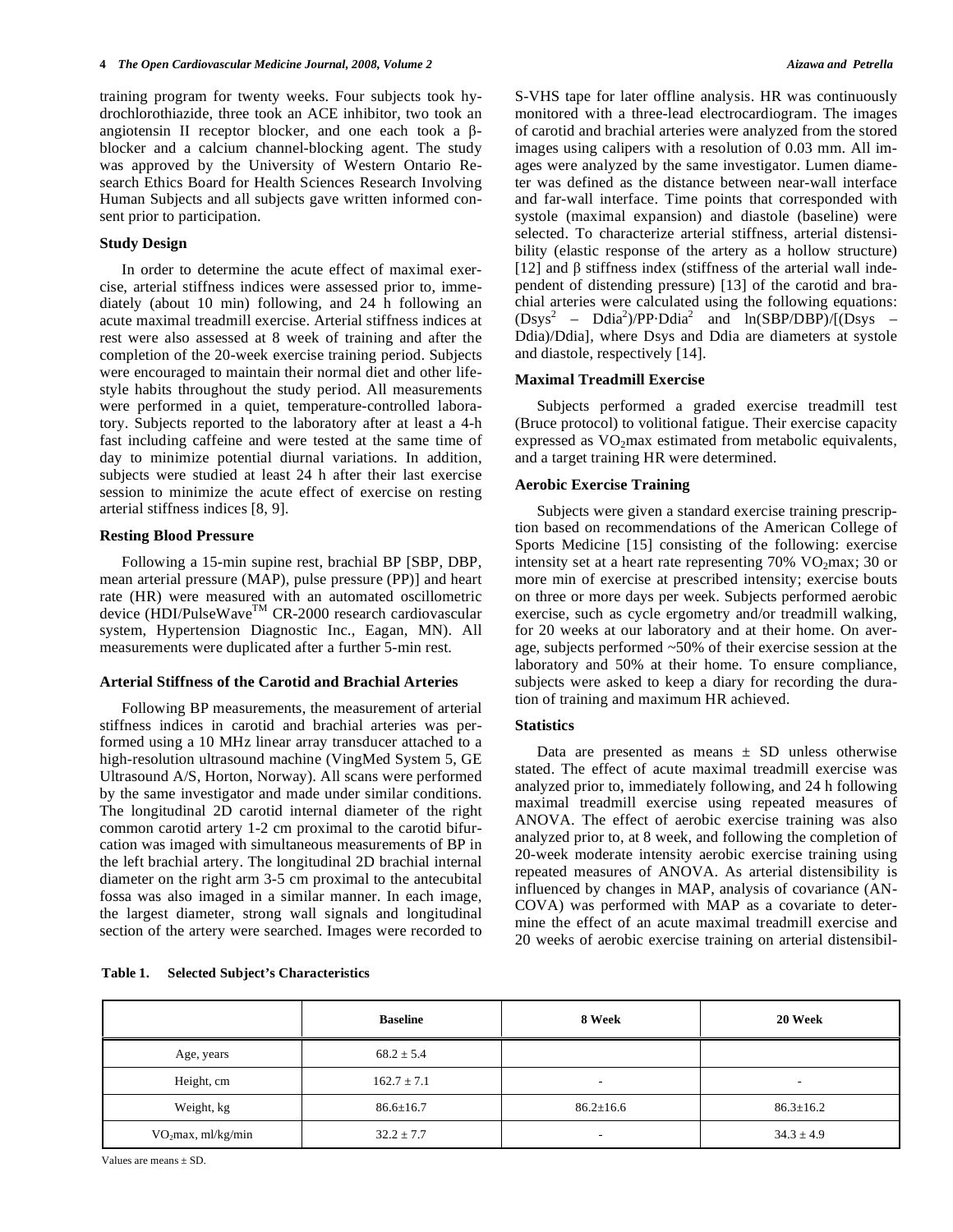ity. All statistical analysis was done using SPSS (version12.0, SPSS Inc., Chicago, IL) and significance was set at  $p < 0.05$ .

# **RESULTS**

 Eight of nine subjects completed all the measurements and the 20 weeks of exercise training. Subjects exercised for an average of  $4.3 \pm 1.2$  d/wk,  $44.2 \pm 13.6$  min/d, and at 91.1  $\pm$  6.1% of target HR. One subject did not complete the measurements at eight weeks and following the completion of exercise training due to a compassionate reason. There were no adverse events reported during the study period.

# **Subject's Characteristics**

 The subject characteristics are shown in Table **1**. No changes were observed in subject characteristics throughout the study period.

# **Acute Impact of Maximal Treadmill Exercise on Arterial Stiffness Indices and BP**

 Table **2** shows the effect of acute maximal treadmill exercise on arterial distensibility and  $\beta$  stiffness index of the carotid and brachial arteries. There was no significant difference in arterial distensibility nor  $\beta$  stiffness index immediately following and 24 h following an acute maximal treadmill exercise compared to baseline. An ANCOVA was performed with HR as a covariate because HR was significantly changed immediately following acute maximal exercise compared to baseline and 24 h following an acute exercise (Table **3**). However, no significant difference was observed in neither arterial distensibility nor  $\beta$  stiffness index (data not shown). Acute maximal treadmill exercise lowered DBP and

MAP (Table 3; main effect of time,  $p<0.05$ ) and it tended to lower SBP (main effect of time, p=0.09). PP remained unchanged.

# **Effect of 20 Weeks of Aerobic Exercise Training on Arterial Stiffness Indices, BP, and Exercise Capacity**

 Fig. (**1**) and (**2**) show the effect of 20 weeks of aerobic exercise training on the arterial distensibility and  $\beta$  stiffness index of the carotid and brachial arteries, respectively. Neither arterial distensibility nor  $\beta$  stiffness index changed significantly following the 20 weeks of exercise training. DBP and MAP tended to be lower at 8 week and following the completion of exercise training, but these did not reach statistical significance (Table **4**; main effect of time, p=0.10). SBP, PP, and HR remained unchanged throughout the study period. Exercise capacity, expressed as  $VO<sub>2</sub>max$ , did not increase following 20 weeks of aerobic exercise training (Table **1**).

# **DISCUSSION**

 In this study, the acute impact of maximal dynamic exercise and effect of 20 weeks of moderate intensity aerobic exercise training on arterial stiffness of the carotid (central) and brachial (peripheral) arteries in older hypertensives were studied. Contrary to previous studies in healthy young subjects that showed reduced arterial stiffness following submaximal and maximal dynamic exercise [8, 9], arterial stiffness in our older hypertensive subjects remained unchanged following acute maximal dynamic exercise. In addition, 20 weeks of aerobic exercise training was unable to modify arterial stiffness neither at rest nor following an acute maximal dynamic exercise.

|                 | <b>Baseline</b> | Post Ex         | 24h Post Ex     | <b>Time</b> | <b>Training</b> | <b>Interaction</b> |
|-----------------|-----------------|-----------------|-----------------|-------------|-----------------|--------------------|
| Carotid         |                 |                 |                 |             |                 |                    |
| AD              |                 |                 |                 |             |                 |                    |
| pre training    | $0.15 \pm 0.02$ | $0.15 \pm 0.02$ | $0.16 \pm 0.01$ | 0.65        | 0.50            | 0.48               |
| post training   | $0.15 \pm 0.02$ | $0.15 \pm 0.02$ | $0.18 \pm 0.01$ |             |                 |                    |
| β               |                 |                 |                 |             |                 |                    |
| pre training    | $11.9 \pm 1.3$  | $12.6 \pm 1.9$  | $11.4 \pm 1.0$  | 0.37        | 0.27            | 0.54               |
| post training   | $11.3 \pm 1.3$  | $10.1 \pm 1.9$  | $9.1 \pm 1.0$   |             |                 |                    |
| <b>Brachial</b> |                 |                 |                 |             |                 |                    |
| AD              |                 |                 |                 |             |                 |                    |
| pre training    | $0.14 \pm 0.02$ | $0.14 \pm 0.02$ | $0.15 \pm 0.02$ | 0.91        | 0.72            | 0.91               |
| post training   | $0.13 \pm 0.02$ | $0.14 \pm 0.02$ | $0.14 \pm 0.02$ |             |                 |                    |
| β               |                 |                 |                 |             |                 |                    |
| pre training    | $13.9 \pm 2.0$  | $14.4 \pm 2.3$  | $14.8 \pm 1.7$  | 0.97        | 0.50            | 0.59               |
| post training   | $13.3 \pm 2.0$  | $12.5 \pm 2.3$  | $11.9 \pm 1.7$  |             |                 |                    |

**Table 2. Arterial Stiffness Indices of the Carotid and Brachial Arteries at Baseline, Immediately Following, and 24hrs Following an Acute Maximal Treadmill Exercise** 

Values are means  $\pm$  SE. AD, arterial distensibility.  $\beta$ ,  $\beta$  stiffness index. Time, main effect of time (p value). Training, main effect of training (p value). Interaction, time and training interaction (p value).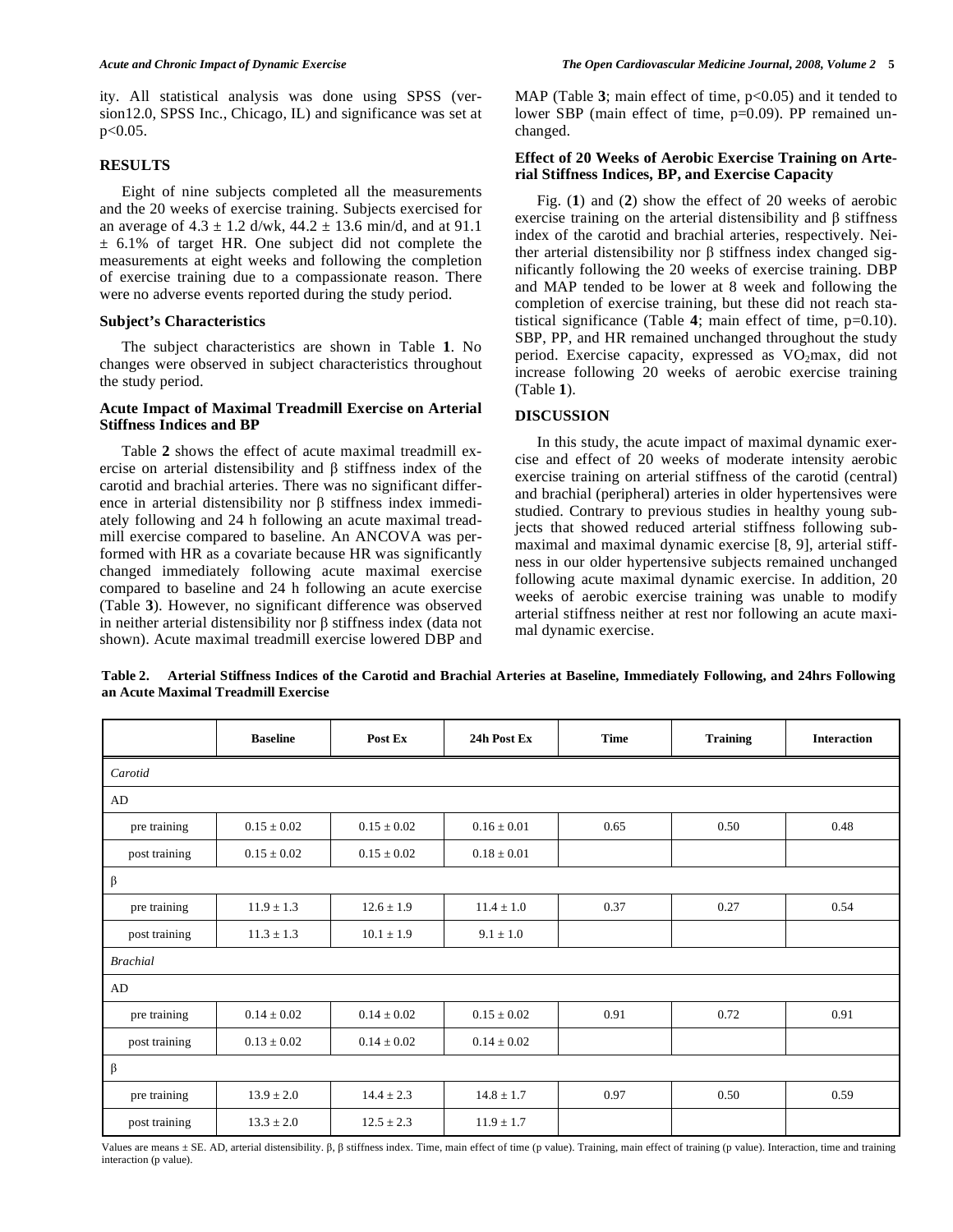|               | <b>Baseline</b>  | Post Ex          | 24h After        | <b>Time</b> | <b>Training</b> | <b>Interaction</b> |
|---------------|------------------|------------------|------------------|-------------|-----------------|--------------------|
| SBP, mmHg     |                  |                  |                  |             |                 |                    |
| pre training  | $154.2 \pm 13.3$ | $148.8 \pm 9.3$  | $147.6 \pm 13.2$ | 0.09        | 0.38            | 0.43               |
| post training | $146.6 \pm 16.6$ | $147.9 \pm 14.6$ | $141.1 \pm 13.7$ |             |                 |                    |
| DBP, mmHg     |                  |                  |                  |             |                 |                    |
| pre training  | $81.2 \pm 8.5$   | $79.6 \pm 4.2$   | $76.6 \pm 7.5$   | 0.02        | 0.40            | 0.54               |
| post training | $77.1 \pm 7.0$   | $78.4 \pm 6.3$   | $74.3 \pm 7.7$   |             |                 |                    |
| PP, mmHg      |                  |                  |                  |             |                 |                    |
| pre training  | $73.3 + 7.4$     | $69.2 + 8.7$     | $71.0 \pm 9.3$   | 0.36        | 0.59            | 0.40               |
| post training | $69.4 \pm 15.0$  | $69.5 \pm 11.9$  | $66.7 \pm 12.2$  |             |                 |                    |
| MAP, mmHg     |                  |                  |                  |             |                 |                    |
| pre training  | $105.7 \pm 9.5$  | $101.1 \pm 6.4$  | $96.8 \pm 9.3$   | 0.01        | 0.61            | 0.24               |
| post training | $100.2 + 8.7$    | $101.6 + 8.2$    | $96.6 + 8.3$     |             |                 |                    |
| HR, beats/min |                  |                  |                  |             |                 |                    |
| pre training  | $61.4 \pm 24.7$  | $74.5 \pm 14.6$  | $65.1 \pm 14.8$  | 0.00        | 0.81            | 0.86               |
| post training | $64.8 \pm 13.4$  | $75.5 \pm 13.9$  | $66.1 \pm 14.3$  |             |                 |                    |

**Table 3. Blood Pressure Indices at Baseline, Immediately Following, and 24 hrs Following an Acute Maximal Treadmill Exercise** 

Values are means ± SD. SBP, systolic blood pressure. DBP, diastolic blood pressure. PP, pulse pressure. MAP, mean arterial pressure. HR, heart rate.



**Fig. (1).** Arterial distensibility of the carotid (white bars) and brachial (gray bars) arteries following 20 weeks of aerobic exercise training. Data are means  $\pm$  SE.

# **Acute Impact of Maximal Dynamic Exercise on Arterial Stiffness Indices**

 A reduction of arterial stiffness following an acute bout of dynamic exercise observed in previous studies [8, 9] is thought to be due to the relaxation of vascular smooth muscle tone, transferring wall stress from stiffer collagen fibers to extensible elastin fibers [16]. This relaxation of vascular smooth muscle tone is in part mediated by vasodilating substances from endothelium such as nitric oxide (NO). Indeed, Wilkinson *et al*. [17] and Schmitt *et al*. [18] have demonstrated that intra-arterial infusion of  $N^G$ -monomethyle-Larginine (L-NMMA), a NO synthase inhibitor, increased pulse wave velocity (PWV) of iliac artery in animals and humans, respectively, and the effect of acetylcholine, a drug that stimulate endothelial NO production, on PWV was inhibited by coinfusion of L-NMMA. Thus, although other endothelium-derived vasodilating substances such as protanoids and endothelium-derived hyperpolarizing factors may participate, increased NO production/availability plays a key role in the regulation of arterial stiffness.



**Fig. (2).**  $\beta$  stiffness index of the carotid (white bars) and brachial (gray bars) arteries following 20 weeks of aerobic exercise training. Data are means  $\pm$  SE.

 Under physiological conditions, NO production is thought to be regulated by blood flow and shear stress. Dynamic exercise increases blood flow and shear stress not only in working muscles but also in non-working muscles [19]. This increase in blood flow and shear stress associated with dynamic exercise augments endothelial function by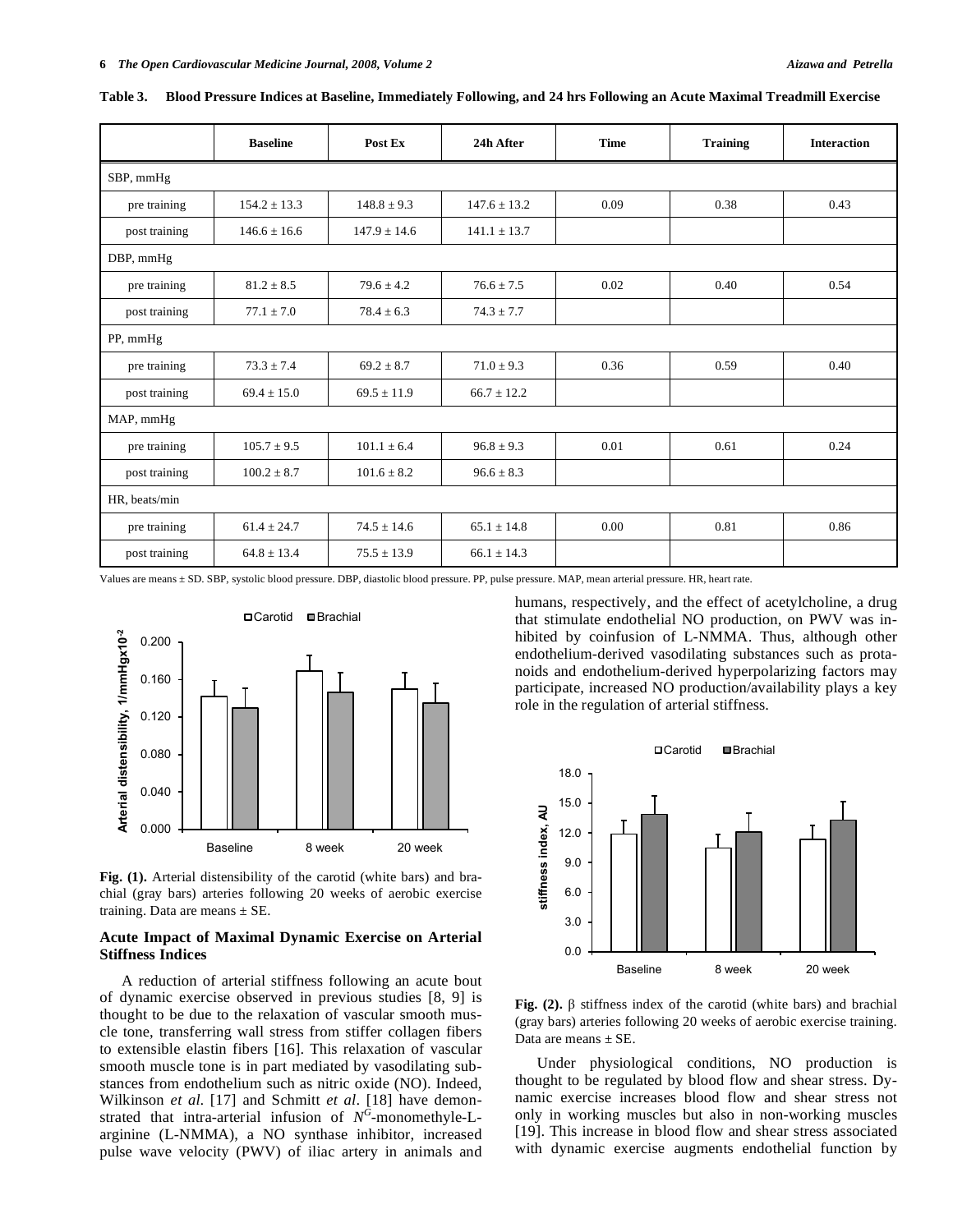|                 | <b>Baseline</b>  | 8 Week           | 20 Week          | Time |
|-----------------|------------------|------------------|------------------|------|
| SBP, mmHg       | $154.2 \pm 13.3$ | $142.7 \pm 11.4$ | $146.6 \pm 16.6$ | 0.17 |
| $DBP$ , mm $Hg$ | $81.2 \pm 8.5$   | $75.1 \pm 5.3$   | $77.1 \pm 7.0$   | 0.10 |
| PP, mmHg        | $73.3 \pm 7.4$   | $67.7 \pm 12.8$  | $69.4 \pm 15.0$  | 0.38 |
| MAP, mmHg       | $105.7 \pm 9.5$  | $97.6 \pm 5.0$   | $100.2 \pm 8.7$  | 0.10 |
| HR, beats/min   | $61.4 \pm 24.7$  | $66.8 \pm 12.7$  | $64.8 \pm 13.4$  | 0.48 |

**Table 4. Blood Pressure Indices at Baseline, at 8 Week, and Following 20 Weeks of Aerobic Exercise Training** 

Values are means ± SD. SBP, systolic blood pressure. DBP, diastolic blood pressure. PP, pulse pressure. MAP, mean arterial pressure. HR, heart rate.

increasing NO synthase, leading to reduced arterial stiffness observed in previous studies [8, 9]. However, endothelial function declines with ageing and hypertension [20], and arterial distensibility also declines with ageing and hypertension [12]. Moreover, while sub-maximal dynamic exercise does not, maximal dynamic exercise does markedly increase oxidative stress and leads to impaired endotheliumdependent vasodilation (endothelial dysfunction) in older patients with intermittent claudication [21]. Although we did not measure oxidative stress nor endothelial function in this study, as oxidative stress increases with ageing and hypertension [22], and considering our subjects' age and the presence of hypertension, discrepancy between the results of previous studies [8, 9] and this study may possibly be the result of excess oxidative stress associated with ageing and maximal dynamic exercise.

# **Effect of 20 Weeks of Moderate Intensity Aerobic Exercise Training on Arterial Stiffness Indices**

 An extended period of aerobic exercise training may result in a short-term reduction of arterial stiffness and lead to a sustained reduction in stiffness observed in cross-sectional and intervention studies [4-6]. Repeated exposures of aerobic exercise may increase basal NO production and lead to the up-regulation in NO availability and other vasodilating substances [23]. Another mechanism may, as has been suggested by Joyner [24] and Tanaka *et al*. [5], simply be a result of increased deformation of blood vessels associated with exercise. The increase in BP and HR during exercise may "stretch" collagen fibers and their cross-linking occurring as a result of ageing. With the repeated exposures of this stretch-like exercise training, there may be a reduction in arterial stiffness [25]. Intrinsic stiffness of the large arteries especially in central arteries such as the aorta and carotid artery, however, has been shown to increase with ageing expressed as both  $\beta$  stiffness index and Young's elastic modulus [26, 27], suggesting a progressive increase in collagen content and elastin fiber fracture in arterial walls. Furthermore, these studies have also shown that intrinsic stiffness of the large arteries between normotensives and hypertensives was not different when the same age groups were compared using an index independent of distending pressure. Indeed, subjects' average age in the Tanaka *et al*'s study [5] was 53 yrs while our subjects' was 68 yrs. Hence, although our subjects performed aerobic exercise training longer (20 weeks) than Tanaka *et al*'s subjects did (3 months), even 20 weeks of moderate intensity aerobic exercise training failed to modify arterial stiffness in this study due perhaps to a

"larger" ageing effect and the presence of hypertension. Our results are in agreement with those of Ferrier *et al*. [10] where 8 weeks of moderate intensity aerobic exercise training did not modify arterial stiffness in older isolated systolic hypertensives (average age 64 yrs).

# **Limitation**

 There are several limitations that need to be mentioned. A relatively small sample size and lack of control group in this study might introduce a statistical error. Second, we used brachial PP, instead of carotid PP, for obtaining arterial stiffness indices (arterial distensibility and  $\beta$  stiffness index) of the carotid artery, which may introduce an error in the calculation of arterial stiffness indices because of PP amplification from central to distal arteries [28]. While PP amplification becomes less with ageing and hypertension (meaning PP of both central and peripheral arteries becomes similar), it is still desirable to measure PP at the same site as diameter and thus the use of brachial PP may have overestimated carotid PP in this study. Third, continuation of drug treatment in our subjects might have affected vascular function. This is, however, less likely because drug regimens in our subjects had been stable for more than a year before the study entry and throughout the study period. Finally, because of the indication of systemic effect of aerobic exercise training on arterial stiffness [5], we did not measure an artery in the lower body such as a femoral artery even if our subjects primarily performed lower-body aerobic exercise such as walking and cycling. The influence of training mode on arterial stiffness requires further investigation.

# **CONCLUSION**

 Our results show that, in older hypertensives, 1) acute maximal dynamic exercise had no impact on arterial stiffness of the carotid and brachial arteries, and 2) 20 weeks of moderate intensity aerobic exercise training failed to modify arterial stiffness, probably due to the "larger" ageing effect with the presence of hypertension.

# **ACKOWLEDGEMENTS**

 This study was supported by A.M. Anderson Award from the Lawson Health Research Institute.

# **REFERENCES**

- [1] Joffres MR, Ghandirian P, Fodor JG, Petrasovits A, Chockalingam A, Hamet P. Awareness, treatment, and control of hypertension in Canada. Am J Hypertens 1997; 10: 1097-102.
- [2] Zarnke KB, McAlister FA, Campbell NR, Levine M, Schiffrin EL, Grover S, *et al.* 2001 Canadian recommendations for the management of hypertension: Part one – Assessment for diagnosis, cardio-